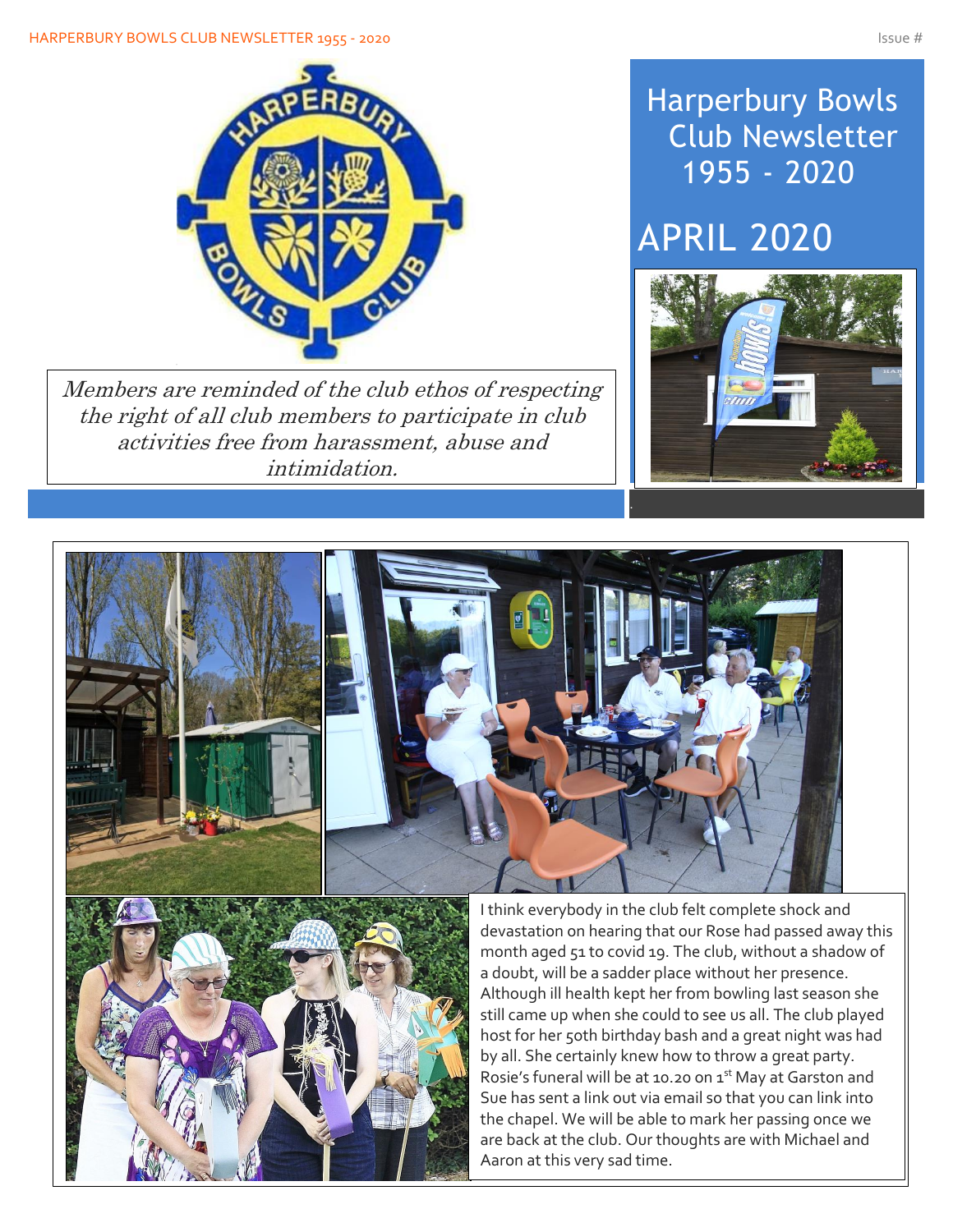### **Committee News.**

#### **Potters up date..**

After a quick email to all those that were going to Potters we have provisionally booked rooms for APRIL  $q^{th}$  2021 Fri -Monday. We felt it would be nice to have a trip to look forward to. A few members have requested their money to be refunded and the rest have transferred it over to the new date. I do have some rooms spare now due to the refunds so if you would like to join us please let me know. The deposit will be required later in the year.

#### **The Green and the club**

The Green team and working party have continued their work on the green on a rota basis with 2 members present each day. This is in accordance with the recommendations.

The plastic canopy took a bit of a bashing in the wind so Dave L and Robbie have managed to repair that. The green is looking good and it is hoped that we can soon be out there again rolling up.



We also heard this week of the sad passing of VINCE TAMARO . Vince was a member at Harperbury before he moved to Hatfield several years ago.

Vince had been ill for a while following a stroke and was admitted to hospital last Sunday from home where he died shortly after. His family were unsure but it has now been confirmed that he did have covid – 19. Our thoughts go to Vince's family and the club have sent a card.

**ANSWERS – Presidents and Prime ministers 1 THAT GREAT CHARMER – Margaret Thatcher 2 HE GREW BOGUS – George W Bush 3 I'LL CRUNCH THIS NOW -Winston Churchill 4 FINEST LOVE-LORN DARK – Franklin D Roosevelt 5 JOHNNY 'N' BOLD SON – Lyndon B Johnson 6 THEN ANNOYED – Anthony Eden 7 WRONG OR BOND – Gordon Brown 8 ENEMA IN JAILBIRDS – Benjamin Disreali 9 A AS CHUBBIER AS A MONK – Barack Hussein Obama 10 LOWER PORTABLE – Robert Walpole 11 AN ORAL DANGER – Ronald Regan 12 WELL BANDY SAINT – Stanley Baldwin 13 A HOODLUMS SACRILEGE – Sir Alec Douglas- Home 14 GOD WELL ANIMALIST- William Gladsone 15 WAR ON,HE GETS GOING – George Washington 16 AN ILL CLOWN,I'M IT – William Clinton 17 I CHARM ALL OLD MAN – Harold Macmillon 18 STARMAN HURRY – Harry S Trueman 19 PLEB TORIES ERR – Sir Robert Peel 20 THE HATED – Ted Heath 21 JAM MERIT CRY – Jimmy Carter 22 GOD, I'D LEG OVER LADY! – David Lloyd George 23 NOW WRITE HIGH DEEDS – Dwight D Eisenhower 24 CLASH A JAM ANGEL – James Callaghan 25 OH MAN! BRAIN CALL – Abraham Lincoln 26 WINDOW LOW OR SO – Woodrow Wilson 27 THROW UP ELITE MALIGNITY – William Pitt The Younger 28 TORY IN LAB – Tony Blair**

**30 MAD RASCAL MONDAY**